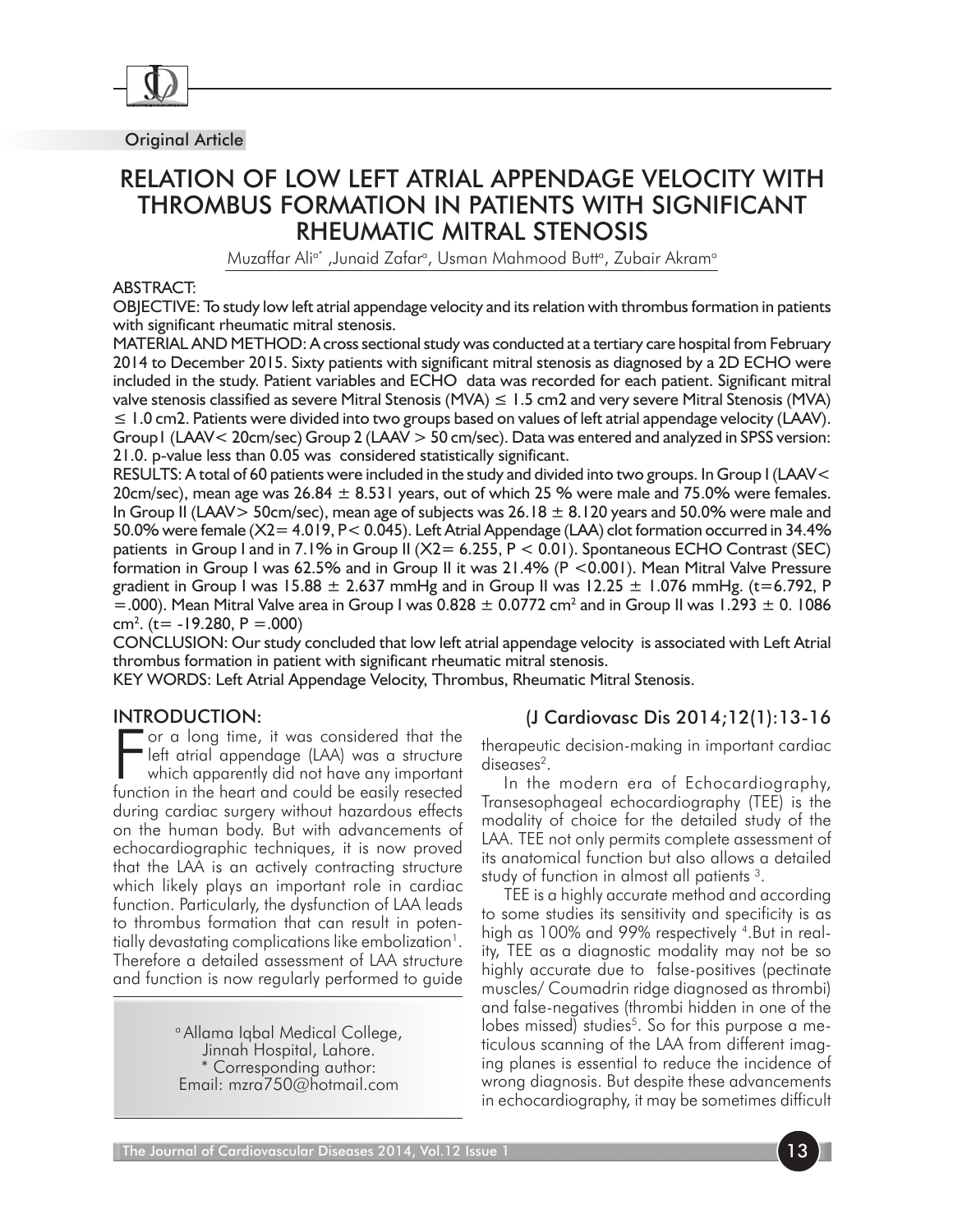

to differentiate a thrombus from the pectinate muscles or artifact shadows. In those cases the Doppler echocardiographic studies can be helpful for differentiation<sup>6</sup>.

 TEE is not only helpful in the detection of thrombus but also demonstrate the presence of LAA spontaneous echo contrast (SEC). SEC has been shown to be the precursor of thrombus formation which eventually leads to thromboembolism 7.

LAA flow velocity has generally been measured by TEE more accurately. But it can also be measured by transthoracic echocardiography. According to recent studies low LAA emptying velocity leads to thrombus in LAA in patients with significant rheumatic mitral stenosis<sup>8</sup>.

Current advancements in echocardiography allow us to measure left atrial appendage flow velocity by transthoracic echocardiography to some extent.Several studies inthe western societies have shown relationship between low left atrial appendage velocity and thrombus formation in patient with significant rheumatic mitral stenosis. Our study aimed to address this problem in Pakistani population.

## MATERIAL AND METHODS:

A cross sectional study was carried out including 60 patients with significant mitral valve stenosis classified as severe Mitral Stenosis (MVA)  $\leq$  1.5  $cm<sup>2</sup>$  and very severe Mitral Stenosis (MVA)  $\leq 1.0$ cm2. All the patients underwent trans-esophageal echocardiography on GE Vivid 7 dimension machine. All patients were having atrial fibrillation at the time of study. Baseline demographic characters like age, sex and mitral valve mean pressure gradient (MVPG) was measured in all patients. We made 2 groups for comparison baesd on values of left atrial appendage late diastolic velocity (LAAV). Emptying velocity of left atrial appendage (LAA-E) was measured which infect is a LAA contraction velocity and a marker of LAA contractile function. Group1 (LAAV< 20cm/sec) and Group 2 had (LAAV > 50 cm/sec). Variables compared in groups were age, gender, LAA clot formation, Spontaneous Echogenic Contrast, Mitral valve area and Mean Pressure Gradient. Data was entered and analyzed in SPSS version: 21.0. Chi-square test was used for nominal variables like age, LAA clot formation and spontaneous echo contract and independent t test was used to compare Mitral valve area and mean pressure gradient with  $p < 0.05$  as statistically significant.

#### RESULTS:

Sixty patients with atrial fibrillation who underwent Transesophageal echocardiography were divided into two groups (table 1). In Group I (LAAV< 20cm/sec), mean age was 26.84  $\pm$  8.531 years, 8 patients (25 %) were male and 24 (75.0%) were females. In Group II (LAAV> 50cm/sec), mean age of patients was  $26.18 \pm 8.120$  years, 24 (50.0%)

|                                            |        | Group I n=32       | Group II n=28         | <b>P VALUE</b> |
|--------------------------------------------|--------|--------------------|-----------------------|----------------|
|                                            |        | (LAAV< 20cm/sec)   |                       |                |
|                                            |        |                    | (LAAV > 50cm/<br>sec) |                |
|                                            |        |                    |                       |                |
| Age (Mean) (Years)                         |        | $26.84 \pm 8.531$  | $26.18 \pm 8.120$     | <b>NS</b>      |
| Gender                                     | Male   | 8 (25.0%)          | 14 (50.0%)            | $X^2 = .4.019$ |
|                                            | Female | 24 (75.0%)         | 14 (50.0%)            | $P = 0.045$    |
| <b>LAA clot Formation</b>                  |        | 11 (34.4%)         | $2(7.1\%)$            | $X^2 = 6.259$  |
|                                            |        |                    |                       | $P = 0.011$    |
| <b>SEC Formation</b>                       |        | 20 (62.5%)         | 6(21.4%)              | $X^2$ = 10.259 |
|                                            |        |                    |                       | $P = 0.001$    |
| Mean Mitral Valve Pres- $115.88 \pm 2.637$ |        |                    | $12.25 \pm 1.076$     | $t = 6.792$    |
| sure gradient mmHg                         |        |                    |                       | $P = 000$      |
| Mitral Valve Area cm <sup>2</sup>          |        | $0.828 \pm 0.0772$ | $1.293 \pm 0.1086$    | $t = -19.280$  |
|                                            |        |                    |                       | $P = 000$      |

Table 1: Results and main findings.

were male and 14 (50.0%) were female  $(X2=$ 4.019,P<0.045) . LAA clot formation occurred in 11 patients (34.4%) in Group I and in 2 patients (7.1%) in Group II ( $X2 = 6.255$ ,  $P < 0.01$ ). SEC formation in Group I was in 20 patients (62.5%) and in Group II 6 (21.4%) (P <0.001). Mean Mitral Valve Pressure gradient in Group I was 15.88  $\pm$ 2.637 mmHg and in Group II was 12.25  $\pm$  1.076 mmHg. (t=6.792,  $P = 000$ ). Mean Mitral Valve area in Group I was  $0.828 \pm 0.077$  cm<sup>2</sup> and in Group II was  $1.293 \pm 0.1086$  cm<sup>2</sup> (t= -19.280,  $P = 0.000$ 

# DISCUSSION:

Epidemiologists and cardiologists have acknowledged that LAA dysfunction is a strong precursor of thrombus formation and eventually embolic events, even in those patients who do not have clot in LA on initial study<sup>9,10</sup>. In the subset of Stroke Prevention in Atrial Fibrillation III study which included patients with AF, the rate of thrombus formation was 17% in patients with LAA emptying velocities ≤20 cm/s when compared to those patients with higher LAA emptying velocities where it was 5%.<sup>9</sup> The rate of SEC was also higher in patients with low LAA emptying velocities (75% vs 58%). Moreover, the incidence of ischemic stroke was 2.6 times greater in patients with lower velocities than in those with higher velocities. Many other studies also showed same findings<sup>9,1</sup>.Güler et al also found SEC and

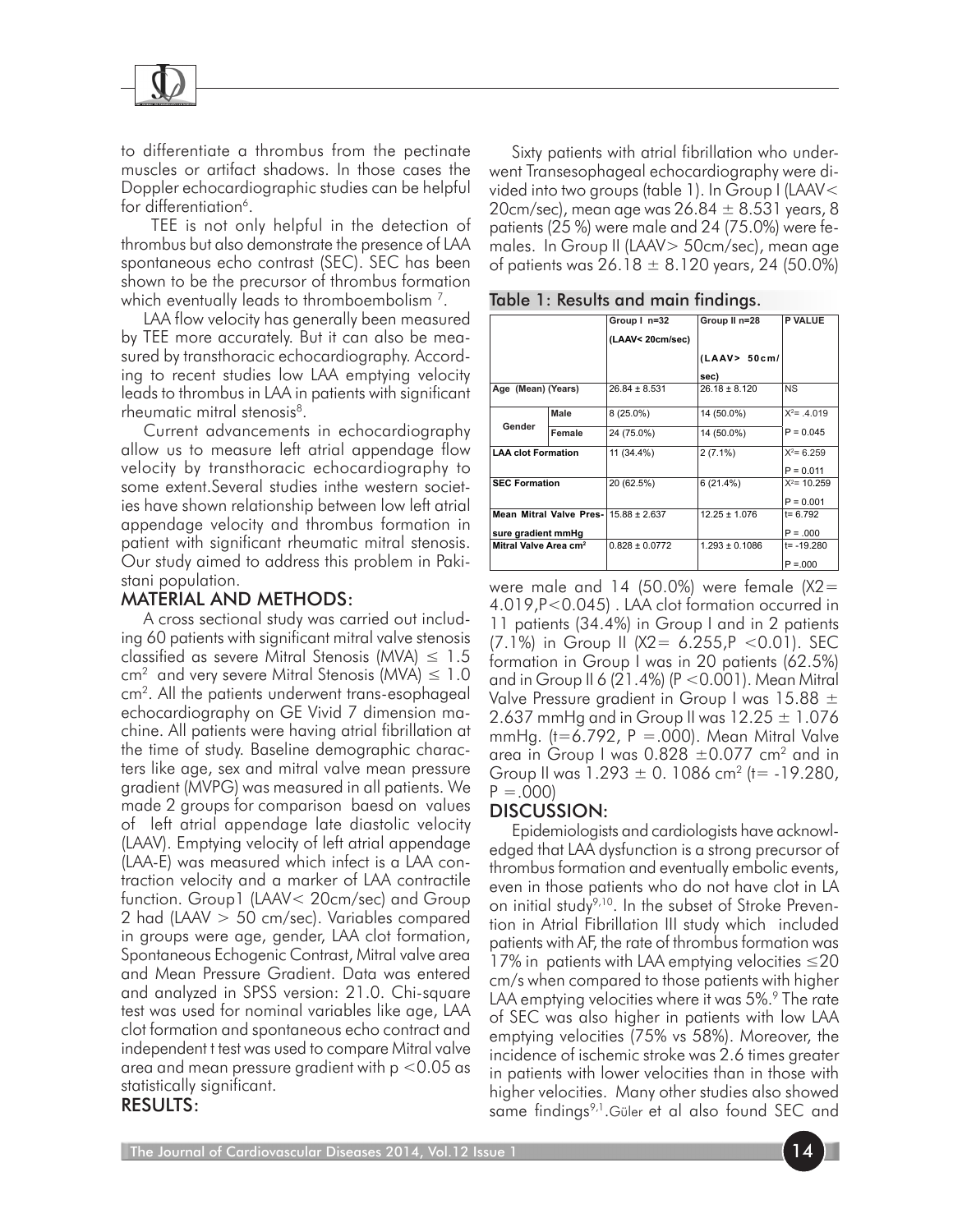

thrombus were more frequent in patients of mitral stenosis with low LAA velocity ( LAAV< 46cm/sec) <sup>11</sup>. In a recent study conducted by Fazlinezhad et al done on patients with severe rheumatic mitral stenosis showed that patients with LA clot had more LA appendage dysfunction, frequent atrial fibrillation rhythm, and smaller mitral valve area but there was statistically insignificant difference between patients with or without LA clot regarding the presence or absence of SEC  $(P = 0.072)^8$ .

Golbasi Z et al found that LAA dysfunction may occur in patients with mitral stenosis in sinus rhythm which leads to more SEC and clot formation in left atrium12. In a similar study by Kaya et al showed that SEC is the precursor of thrombus formation which eventually leads to thromboembolism in patients with mitral stenosis 7.

In the setting of mitral stenosis, the LAA dysfunction is a strong precursor of SEC and thrombus formation in LA. Successful percutaneous balloon mitral valvuloplasty (PBMV) improves the LAA function which also leads to reduced incidence of the stroke in those patients. Reddy et al, demonstrated the effect of BMV on LAA function in patients with significant mitral stenosis while in sinus rhythm. A noteworthy improvement in LAA flow and tissue velocities on TEE performed after BMV was found. This leads to almost complete disappearance of SEC in all the patients who had SEC before the

procedure was performed<sup>13</sup>.So based on the strong association between LAA dysfunction and the risk of thrombus formation, an echocardiographic assessment of the LAA function after BMV may be an imperative goal with significant therapeutic effects. Another study by Vijayvergiya et al, had followed those patients who underwent BMV for longer time and had shown sustained enhancement in LAA function over this period<sup>14</sup>. Our study suggested that mitral valve area (MVA) was significantly smaller in patients with lower LAAV which eventually had more LA clot and SEC formation. A study by Manjunath et al, showed MVA did not have significant relation with thrombus formation<sup>2</sup>.

The significant relationship between low left atrial appendage velocity with thrombus formation in patient with significant rheumatic mitral stenosis as demonstrated by our study as well other studies. Research work demands much larger studies for the assessment. The actual scale of this problem as mitral stenosis is quite prevalent in our country. Moreover educational programs for public awareness on rheumatic mitral stenosis should be conducted to avoid these complications by early management.

#### CONCLUSION:

Our study concluded that low left atrial appendage velocity is associated with Left Atrial thrombus formation in patient with significant rheumatic mitral stenosis.